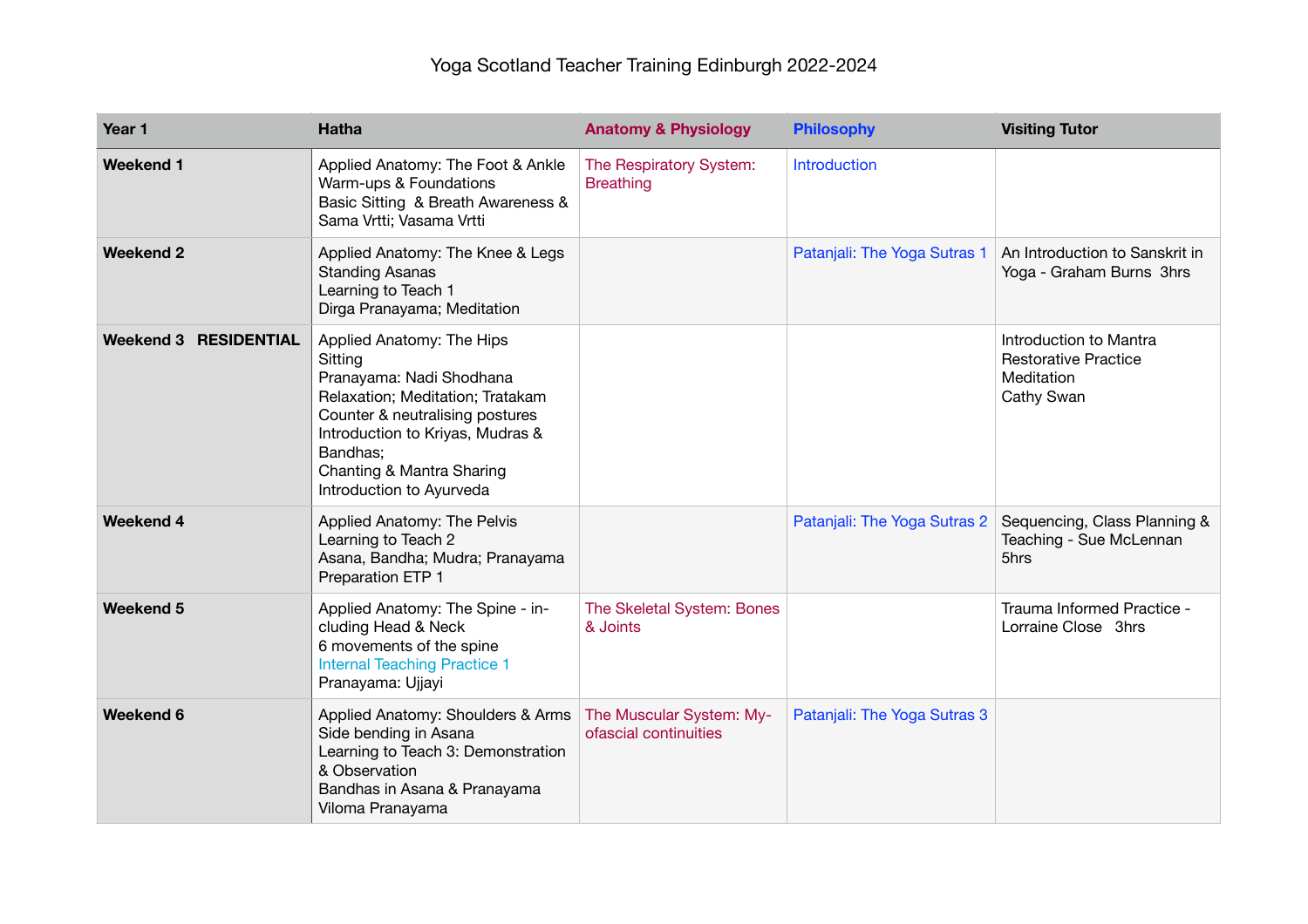## Yoga Scotland Teacher Training Edinburgh 2022-2024

| Year 1           | <b>Hatha</b>                                                                                                                                                                                         | <b>Anatomy &amp; Physiology</b>                                                  | <b>Philosophy</b> | <b>Visiting Tutor</b> |
|------------------|------------------------------------------------------------------------------------------------------------------------------------------------------------------------------------------------------|----------------------------------------------------------------------------------|-------------------|-----------------------|
| <b>Weekend 7</b> | Applied Anatomy: Forward Bends<br>The Language of Yoga: The Voice &<br>Language skills<br>Learning to Teach 4 - Verbal ad-<br>justments & Cues<br>Brahmari Pranayama<br>Internal Teaching Practice 2 |                                                                                  |                   |                       |
| Weekend 8        | Applied Anatomy: Anatomical pat-<br>terns in Backbends<br>The Breath & Bandhas in Asana<br>Kumbhaka Pranayama<br>Ashwini & Vajroli/Sahajoli Mudra<br>Record Keeping of Class Plans                   | The Cardiovascular System: The Bhagavad Gita 1<br><b>Heart &amp; Circulation</b> |                   |                       |

| Year 2                        | <b>Hatha</b>                                                                                                                                                                                              | <b>Anatomy &amp; Physiology</b> | <b>Philosophy</b>   | <b>Visiting Tutor</b>                                                            |
|-------------------------------|-----------------------------------------------------------------------------------------------------------------------------------------------------------------------------------------------------------|---------------------------------|---------------------|----------------------------------------------------------------------------------|
| Weekend 9                     | Applied Anatomy: Twists/Rotations<br>Teaching Skills & Learning styles<br>Appropriate Touch & Adjust<br>Savittri Pranayama                                                                                |                                 | The Bhagavad Gita 2 | The Business of Yoga: Record<br>Keeping & Tax Elaine Alsop<br>2hrs               |
| Weekend 10                    | Movements of the Spine revisited;<br>Revisit appropriate modifications;<br>Bhastrika pranayama<br>Movement practices for digestion<br><b>Internal Teaching Practice 3</b><br>Planning a series of classes | The Digestive System            | The Upanishads 1    | Yoga Subtle Anatomy: the<br>koshas & pranavayus; Bija<br>Mantras Cathy Swan 5hrs |
| <b>Weekend 11 RESIDENTIAL</b> | Anatomical patterns in inversions; Re-<br>visiting Head, Neck & Shoulders: Full<br>inversions in Asana<br>Yoga Nidra; Meditation<br>Kriyas, Shatkarmas, Bandhas contd.                                    |                                 |                     | Susannah Dean                                                                    |